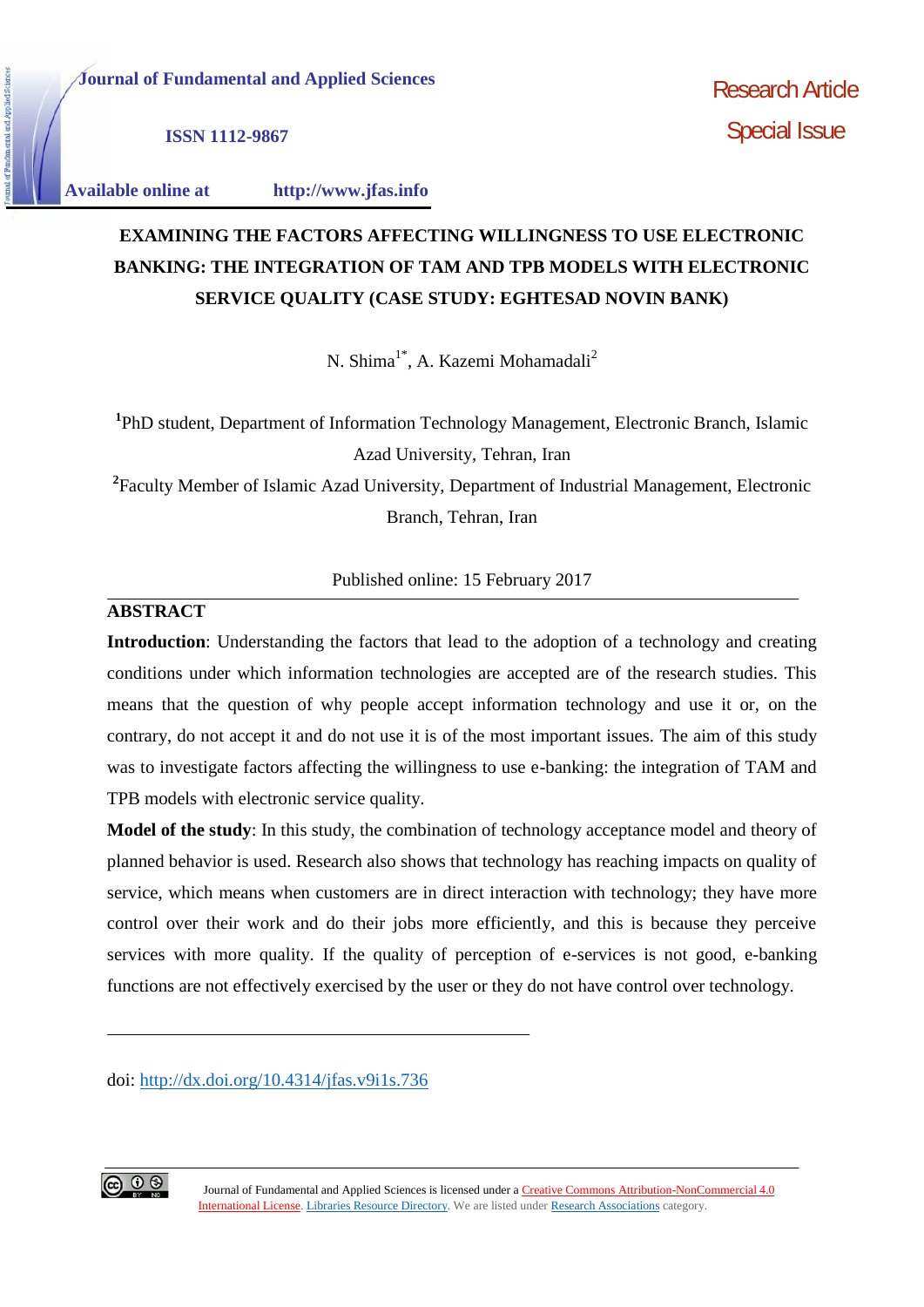**Conclusion**: The results showed that the quality of banking services and perceived behavioral control have significant impact on the willingness of customers to use e-banking services. Electronic banking service quality has had significant effect on perceived behavioral control in the use of electronic banking services. Perceived behavior control in the use of electronic banking services has had a significant effect on subjective norms and attitudes of customers. Customers' understanding of the ease of use of e-banking systems has a significant impact on perceived usefulness and their attitude had.

**Keywords:** electronic banking, electronic service quality, customer

# **1. INTRODUCTION**

Due to the wave of globalization, many of the concepts and definitions in socioeconomic life of human today have changed. People in every society have access to information very easily. Changes due to the advent of the Internet and ICT in general in the life of every individual community have caused the speed of publishing concepts, new technologies and new services to increase significantly (Lee, 2009: 130). On the other hand, by competition in the financial services, some stresses were imposed on banks in line with the development and improvement of options and practices of providing financial services that led to introduction of new techniques in the field of financial and commercial transactions. Unlike traditional banking that banks only had the duty of care for goods and valuable commodities in a safe place, today, banks in addition to holding money and valuable items in a safe place have turned into the stores offering of a variety of services, transfer of resources, giving loans, payment, and trust services (Sheikhani, 1999: 25). Recent technological revolution has changed perceptual quality of service by customer and access to services. Information technology has widely entered many sectors including the banking sector (Rashid and Latif, 2011: 59) and has made, in the era of deregulation, intense competitive pressures at home and abroad, and in knowledge era, insightful wise customers expect excellent quality of banking (Yuvas and Benken Stein, 2007: 161).

In Iran, in the past decade, many efforts have been made in the area of electronic banking (Fatemi Ardakani, 2005: 67). However, it seems that these services have been welcomed by customers as they should (Mooghali, 2007: 82) and despite numerous investments in the field of information technology in banking, reports show that despite access some users do not use these technologies (Wang et al., 2003: 501).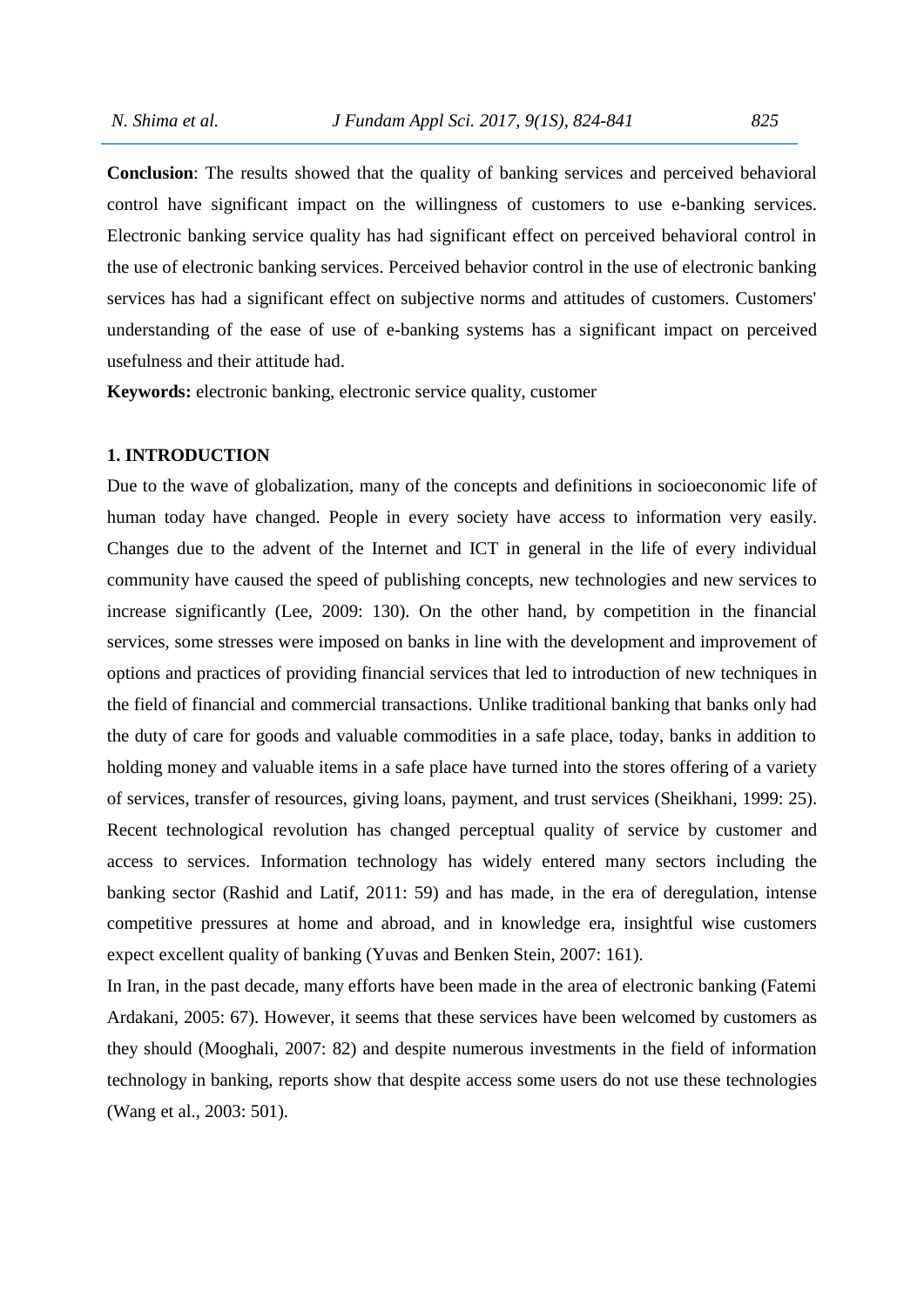In addition, understanding the factors that lead to the adoption of a technology and creating conditions under which information technologies are accepted are of the research studies. This means that the question of why people accept information technology and use it or, on the contrary, do not accept it and do not use it are of the most important issues (Yaghoubi and Shakeri, 2008: 22). In the banking sector this issue reveals the need to undertake research to identify the determinants of acceptance of electronic banking system by users (Wang et al., 2003: 501).

In general, although many studies have examined the factors affecting keeping customers in the electronic environment, few have addressed the issue of quality of service in this area (Dai et al., 2005: 1375) and especially little research has been done about the quality of services in the field of electronic banking (Aaron Soehn, 2006: 25). Moreover, no studies have examined the quality of services as an agent for the acceptance of e banking. Thus, as the basis for improving the quality of services, it is required that an understanding of how to assess the quality of electronic services be provided by customers (Zetimel, 2002: 135).

Because before offering any new services, investigations should be done in their being economic, adaptable to the needs of the community, and which system can offer customers the services the best way possible. Since usually in developing countries, by examining the services provided by the banking system in developed countries, banks emulate them and offer their services, and due to the lack of investigation required, these services are provide to the clients incomplete (Seyyed Javadein and Yazdani, 2005: 46), so conducting the present study in the banking sphere is important.

Due to the rapid growth of communication technology in our country and the new electronic banking system, the leading banks in this direction can provide huge benefits (Nezamzadeh, 2009: 4). Considering the shortcomings existing in this area of research, by using scientific methods and field studies, this research tries to answer this question: What are the factors affecting willingness to use e banking services?

# **2. A review of the literature**

Banks as the largest financial institutions in each country play an important role in money and financial markets and in attracting and encouraging people to save and accumulate small capital for and to put them into operation in the fields of production (Shahroudi and Sayad Azeri, 2010: 1). In recent decades, like most major service providers, the banking system has turned quickly to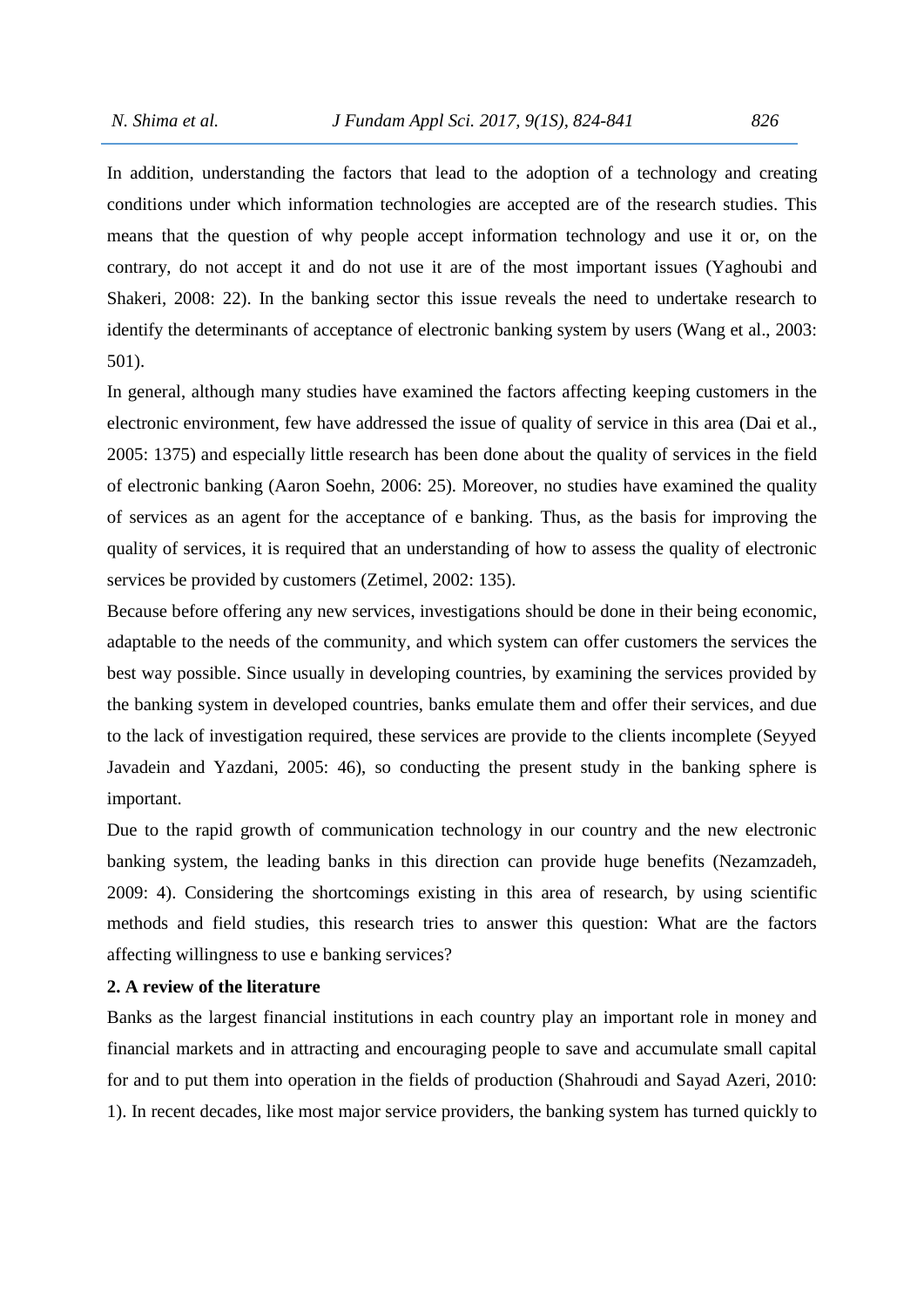capitalize on new technologies to provide customer service, as a way to control costs, attract new customers and to meet the customers' needs (Joseph and Stone, 2003: 190).

#### **2-1) E banking**

In general, e banking is doing banking activities by customers and banks (in micro and macro levels) in cyberspace by PC, modem, Internet, mobile, applications, and so on. However, electronic banking is not only done the clients, but also automatic clearing between banks is placed in the area of electronic banking (Dejpasand and Rasoolinejad, 2009: 114).

### **2-2) Electronic service quality**

This is the overall assessment and judgment of the quality and advantages of e-services offered in a virtual environment (Santos, 2003: 235). In his definition of quality of e services, Zitmahel has limited it to electronic services via the Internet: the extent to which a Web site increases effectiveness and efficiency of sales, purchase, and service delivery (Zitmahel, 2002: 132). In general, the quality of electronic services refers to all customer interactions with an organization that is Internet and network-based (Parasurman et al., 2005: 214).

#### **2-3) Research history**

In recent years, special attention has been paid to this approach. This has been raised in the form of external and internal investigations, which are discussed here:

Bemanian et al. (2011) conducted a study entitled "Assessment of factors affecting the adoption of e-services using integrated information technology acceptance model (TAM) and theory of planned behavior (TPB)." The results indicated that the highest correlation between the variables of perceived usefulness and trust, understanding of confidence, attitude, confidence and attitude, and willingness to use. Moreover, the weakest correlation is between the variables of perceived ease of use and perception, perception and self-perception and willingness to use variables and perceived behavioral control.

In a study entitled "A comparative study of the quality of banking services in public and private banking services, Hadizadeh Moghadam and Shahedi (2008) compared the quality of services of public and private banks from the customer perspectives. The findings suggest that consumers believe that in the price of services, there is not much difference between the two banking systems, but in other aspects such as effectiveness, guarantee, accessibility, physical dimensions, diversity and reliability, there is a significant between public and private banking. Overall, the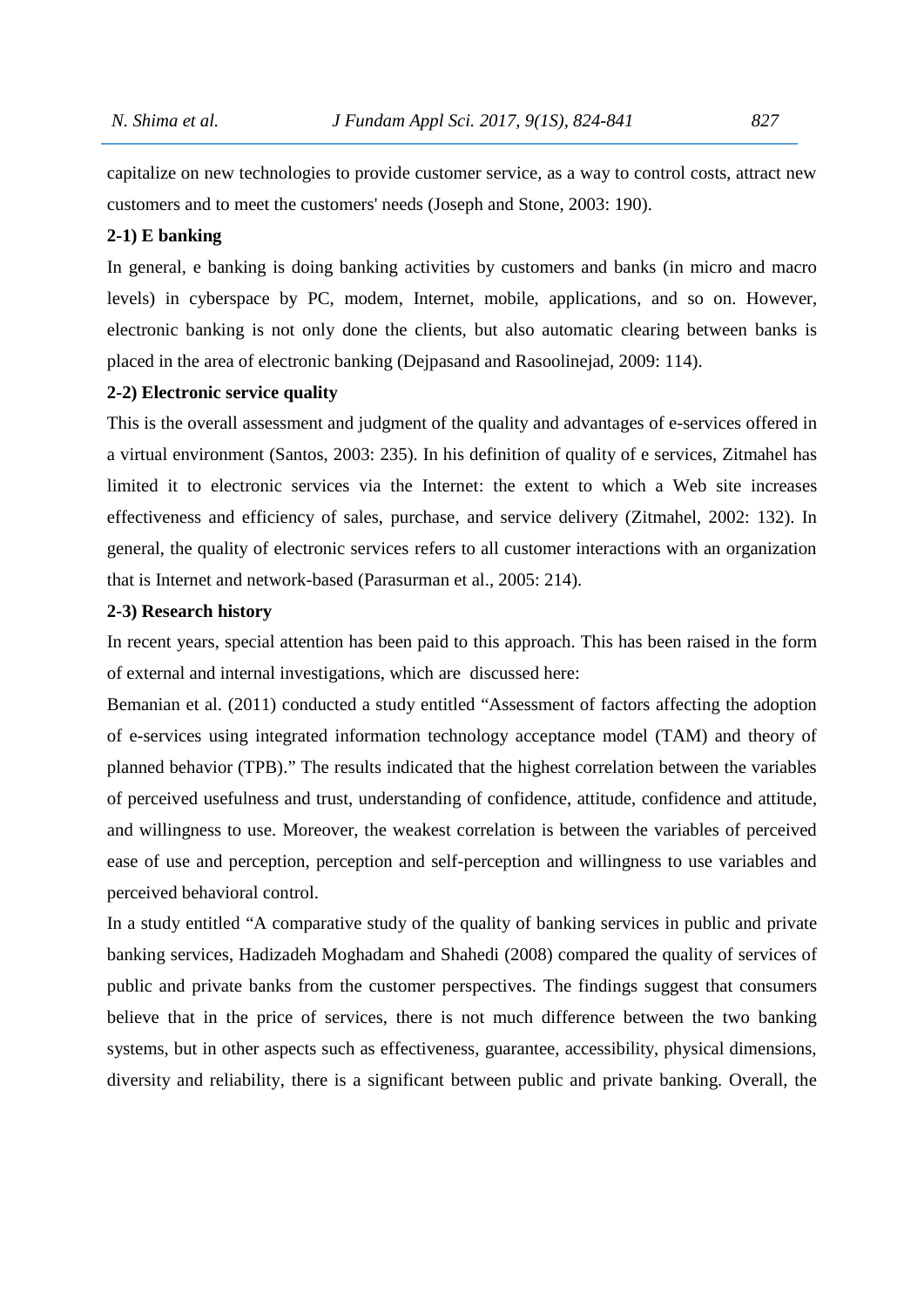survey results suggested that the quality of public banking services is unsatisfactory compared to private banking.

Qamal Abulmagad and Gaba (2013) have conducted study as "Mobile banks reception: a review of technology acceptance model and theory of planned behavior." Results indicate that attitudes towards mobile banking services have a significant positive impact on the mobile reception banks. Importantly, the effects of behavioral control and usefulness were not important in the mobile banks reception. Regression analysis indicated that perceived usefulness has an effect on attitudes towards mobile banking, while the impact of the perceived ease of use on attitudes toward the bank was not verified.

In a study as "Students' evaluation of the scale of quality of electronic services in Uganda: ATM devices as sample," and with the purpose of determining the dimensions of quality assessment of electronic services in emerging markets, especially electronic devices, Ketono (2011) checked the quality of their services. The findings in the study showe that tangible factors, issues related to cards, credit and ATM devices places are the most important dimensions for assessing the quality of electronic services of ATM machines among Ugandan students.

In his doctoral thesis as "Participatory action research: checking e-banking adoption in Saudi Arabia," Alajimi (2010) examined the acceptance of electronic banking. The results showed that banking executives in Saudi Arabia do not use service-based structural model. They do not seek to find a way for customers to accept electronic banking, and customers are not familiar with e banking services. It is necessary to pay more attention to factors such as customer training in the use of e-banking services.

A study as "Technology and quality of service in the banking industry: the importance and function of various factors associated with electronic banking services" was conducted by Ambati et al. (2010) to determine the relationship between service quality and technology in the banking industry in Kenya, Nair. The findings showed that safety of services is most important aspect of the quality of service in terms of customers and then, the appropriate place of ATMs devices, performance, ability to adjust the accounts, so that the customer can perform transactions promptly, accuracy in recording in the operation, user friendliness, ease of use, satisfaction (accountability) protests, and detailed operations of exchanges available 24 hours a day.

A study entitled "Factors Affecting the Adoption of Internet Banking: Combining TAM and TPB model with perceived benefits" was conducted by Lee (2009) to discover and integrate the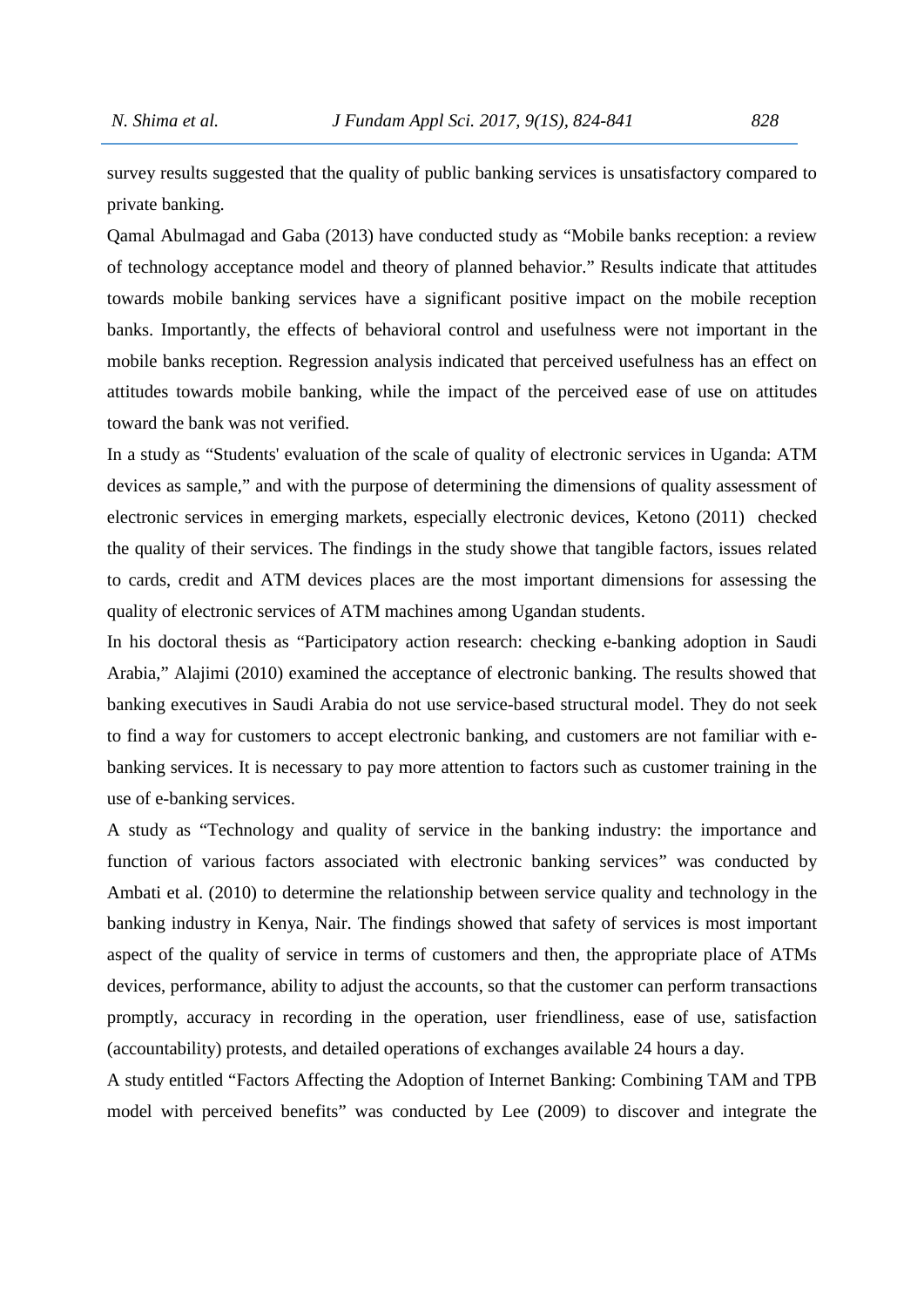benefits of online banking to form a positive factor called perceptual profit. This means that increases in this risk reduces the intention to use internet banking services are profits perceived have positive impact on intention to use internet banking services. Moreover, the results showed that the perceived usefulness and ease of use of e-banking services have a positive impact, attitude, subjective norm, and perceived behavioral control have a significant direct impact on the intention use.

#### **2-4) Conceptual model of the study**

Today, the growing use of integrated model for measuring the use of information technology and electronic services acceptance show that the combined model has greater explanatory power than other models. Therefore, in this study, the combination of technology acceptance model and theory of planned behavior is used. Research also shows that technology has reaching impacts on quality of service, which means when customers are in direct interaction with technology; they have more control over their work and do their jobs more efficiently, and this is because they perceive services with more quality. If the quality of perception of e-services is not good, e banking functions are not effectively exercised by the user or they do not have control over technology. Thus, we can say that there is a relationship between perceived quality and perceived behavioral control in the use of banking technology.



**Fig.1.** Conceptual model

<sup>-</sup> Model TPB (Theory of Planned Behavior)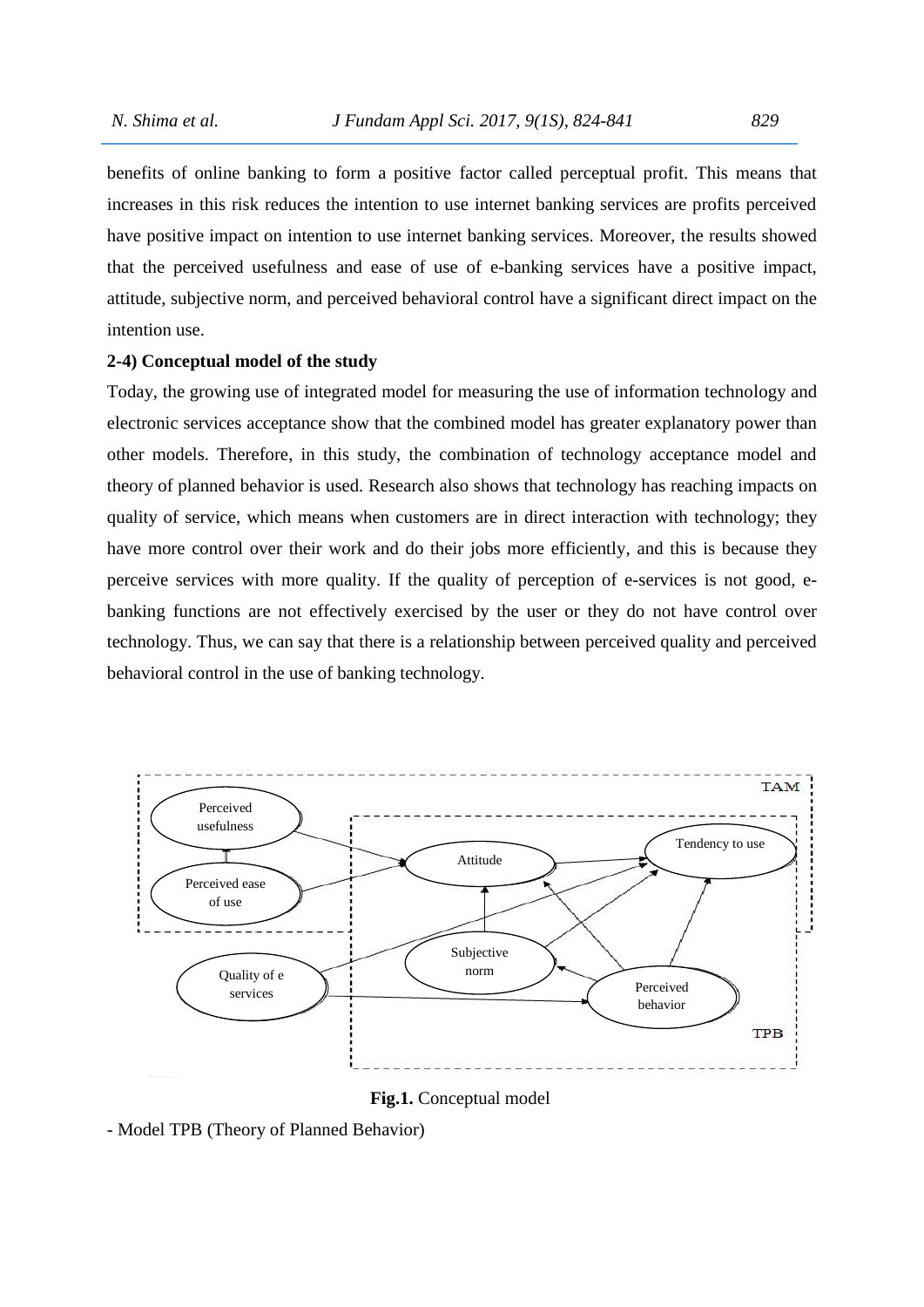The main mechanism of TPB is based on the premise that behavior is influenced by his desires. According to TPB, human behavior and beliefs are directed by three categories: behavior, requirement, and control. TPB claims that the main factors that determine the behavioral tendencies are the attitude toward the behavior, subjective norm and perceived behavioral control. According to TPB, the actual behavior of the individual depends on his willingness to do that behavior, which in turn is influenced by factors such as individual attitude towards the subject, his subjective norms, and perception of the control he can have over his behavior. In the conceptual model, TPB variables include:

1- Subjective norms (understanding of a person from social pressure to engage in behavioral targeting) or (the person's perception of important people's views for or against the behavior of the person refers).

2- Attitude (general feeling of people about being or not being about an issue or a particular behavior).

3- Perceived behavioral control (perceptions of easy and difficult person's behavior and perceptions of skills, resources and opportunities needed in order to conduct the show).

4- Tendency to use the technology (about loving or not wanting to use the information system by the user as the final behavior).

#### **- TAM Model (Technology Acceptance Model)**

TAM is one of the models widely followed to explain technology adoption for more than two decades in the past. It claims that perceived usefulness and perceived ease of use are jointly the most important determinants of behavioral intention to use the technology. Behavioral tendency refers to the power and a desire to perform a particular behavior is expected to lead to actual use of the system. This model assumes that as users imagine the use of the system useful and simple, they will have a better attitude toward it. Degree of seeing useful and relevant attitude leads to increase in behavior willingness and thus a user tends to the actual use of the system. In the conceptual model, TAM variables include:

1. Understand the ease of use (the degree to which the individual expects the technology to be free of any effort).

2. The perception of the usefulness (subjective probability that the use of a specific technology will increase the work efficiency).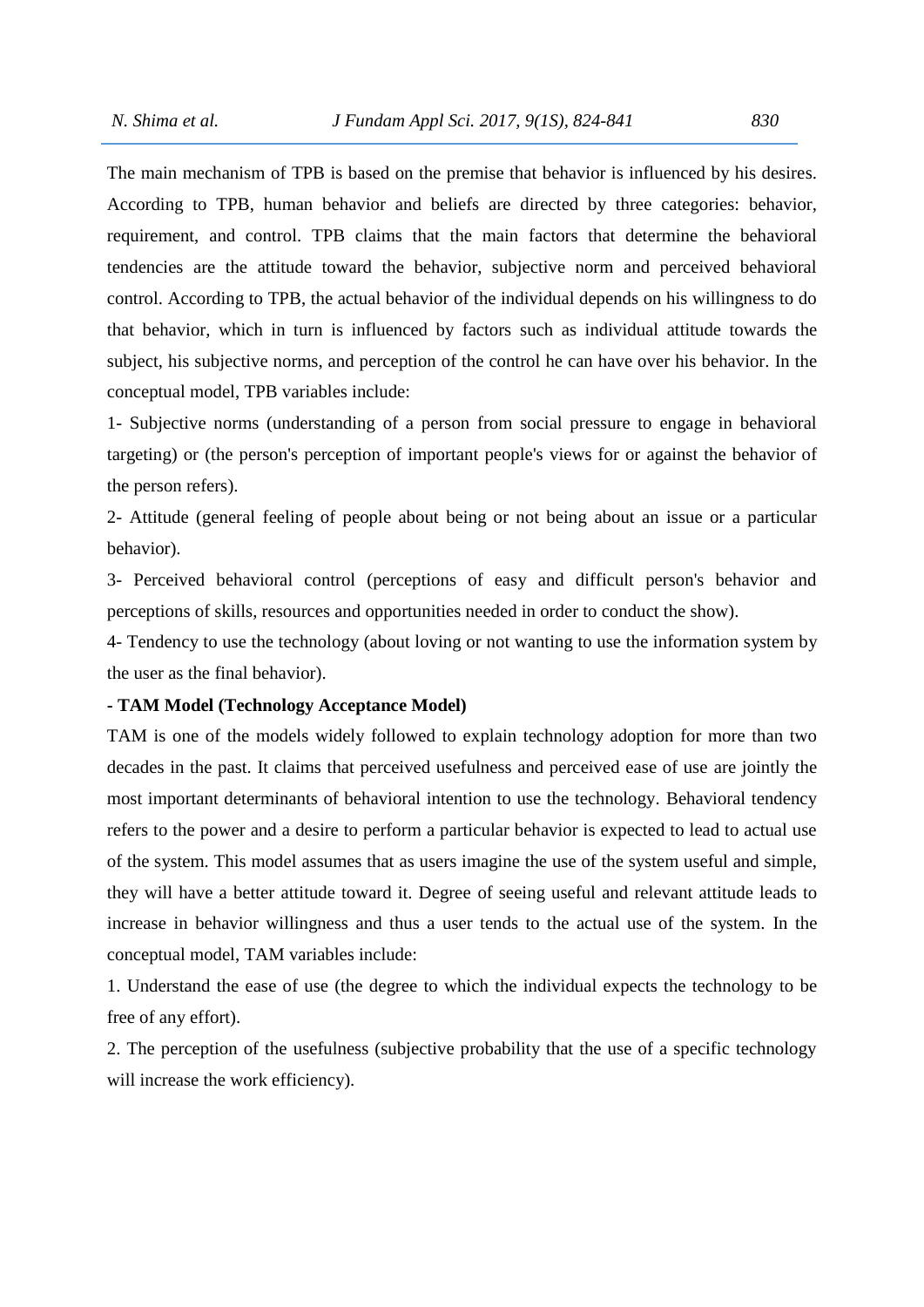3. Willingness to use the technology (about loving or wanting to use the information system as of end-user)

4. Attitude (general feeling of people about an issue being or not being good or a particular behavior).

# **- The quality of electronic services**

Quality of electronic services refers to the quality of all customer interactions with the organization that is network-based and Internet (Parasorman et al., 2005: 214). In this research, the quality of electronic services refers to all electronic banking services offered by the system, and here measured by structures accessibility, being personal, performance, and running.

#### **3) Methodology**

Based on the classification, this study is applied in terms of purpose, and in terms of the method is a descriptive-correlational study. The population of the study is the customers of Eghtesad Novin Bank (ENB) in Tehran branches that by using Cochran formula, it was determined as …… people. The instrument used to collect data in this study included a questionnaire. In this study, after examining the validity of survey questionnaires, the questionnaires were distributed among customers and collected. Moreover, by using Cronbach's alpha, the reliability of the questionnaire was calculated using an average Cronbach's alpha obtained from the survey questionnaires (standard questionnaires of perceived quality of e-banking services Parasuraman (2005) and questionnaire of the combined model variables TAM and TPB by Ming et al (2009 )), respectively -and-. Given that this value is more than 0.7, reliability was confirmed. Statistical analysis in this study was both descriptive analysis and inferential analysis and SPSS and Lisrel was used for data analysis.

#### **3-1) Research hypotheses**

1. Quality of electronic banking services has an impact on the willingness of customers to use electronic banking services.

2. Quality of electronic banking services has an impact on perceived behavioral control in the use of electronic banking services.

3. Perception of the customers of the ease of use of electronic banking services has an impact on perceived usefulness.

4. Perceived usefulness in electronic banking services has an impact on customer attitudes towards the use of electronic banking services.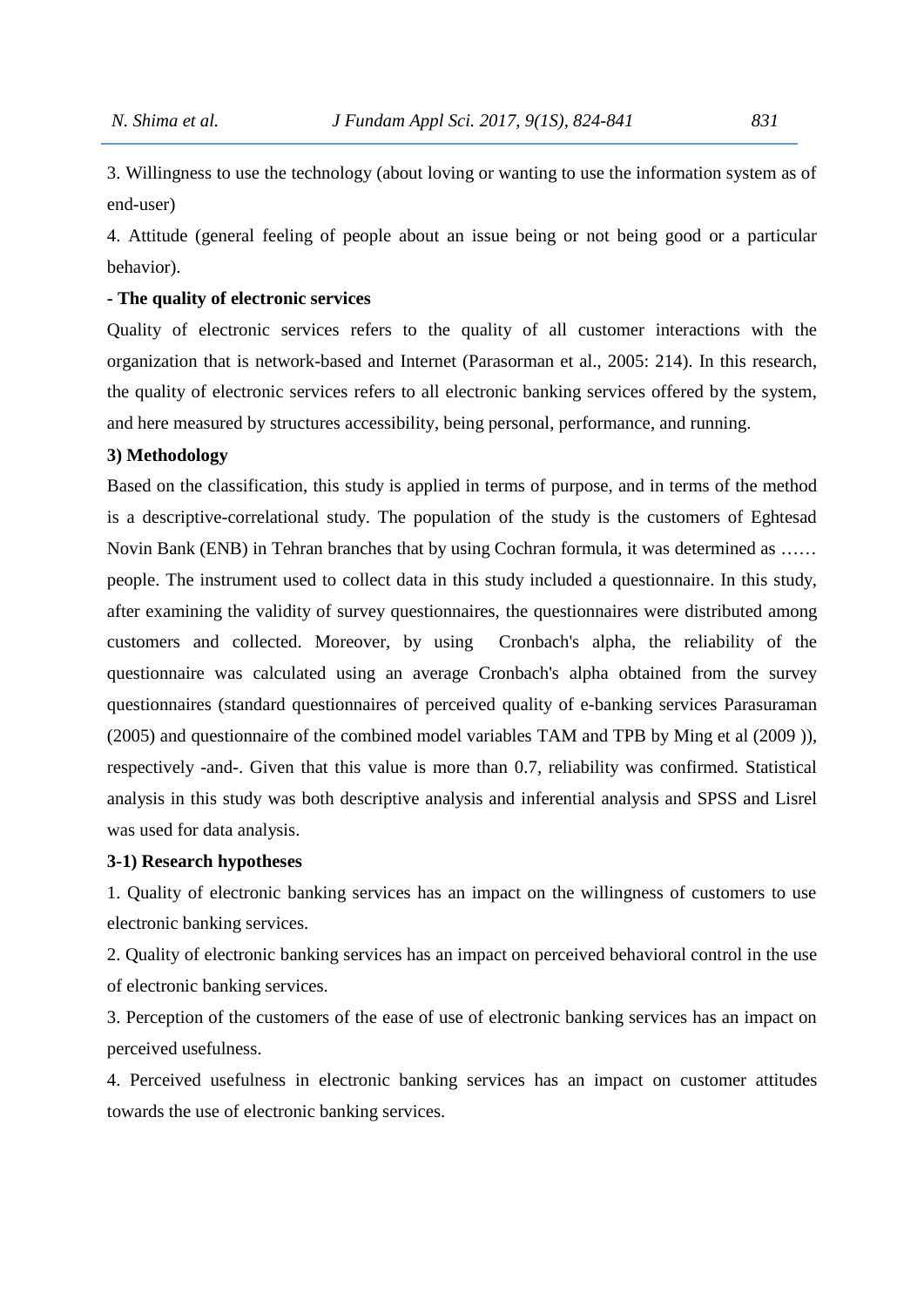5. Customers perception of the ease of use of electronic banking services has an impact on their attitude toward the use of electronic banking services.

6. Perceived behavioral control in the use of electronic banking services has an impact on subjective norms on the use of electronic banking services of customers in the use of e-banking services.

7. Perceived behavioral control in the use of electronic banking services has an impact on customers' attitudes towards the use of electronic banking services.

8. Customers subjective norms regarding the use of electronic banking services affect their attitude toward the use of electronic banking services.

9. The customers' attitude towards the use of electronic banking services has an impact on their willingness to use e-banking services.

10. Customers subjective norms regarding the use of electronic banking services has an impact on the willingness to use e-banking services.

11. The perceived behavioral control has an effect on the willingness of customers to use e banking services.

12. There is a significant difference between the quality of e-banking services in the public and private banks from the customers point of view.

**4. Analysis of the results and findings**

**4-1) Testing hypotheses**

**Structural equation modeling**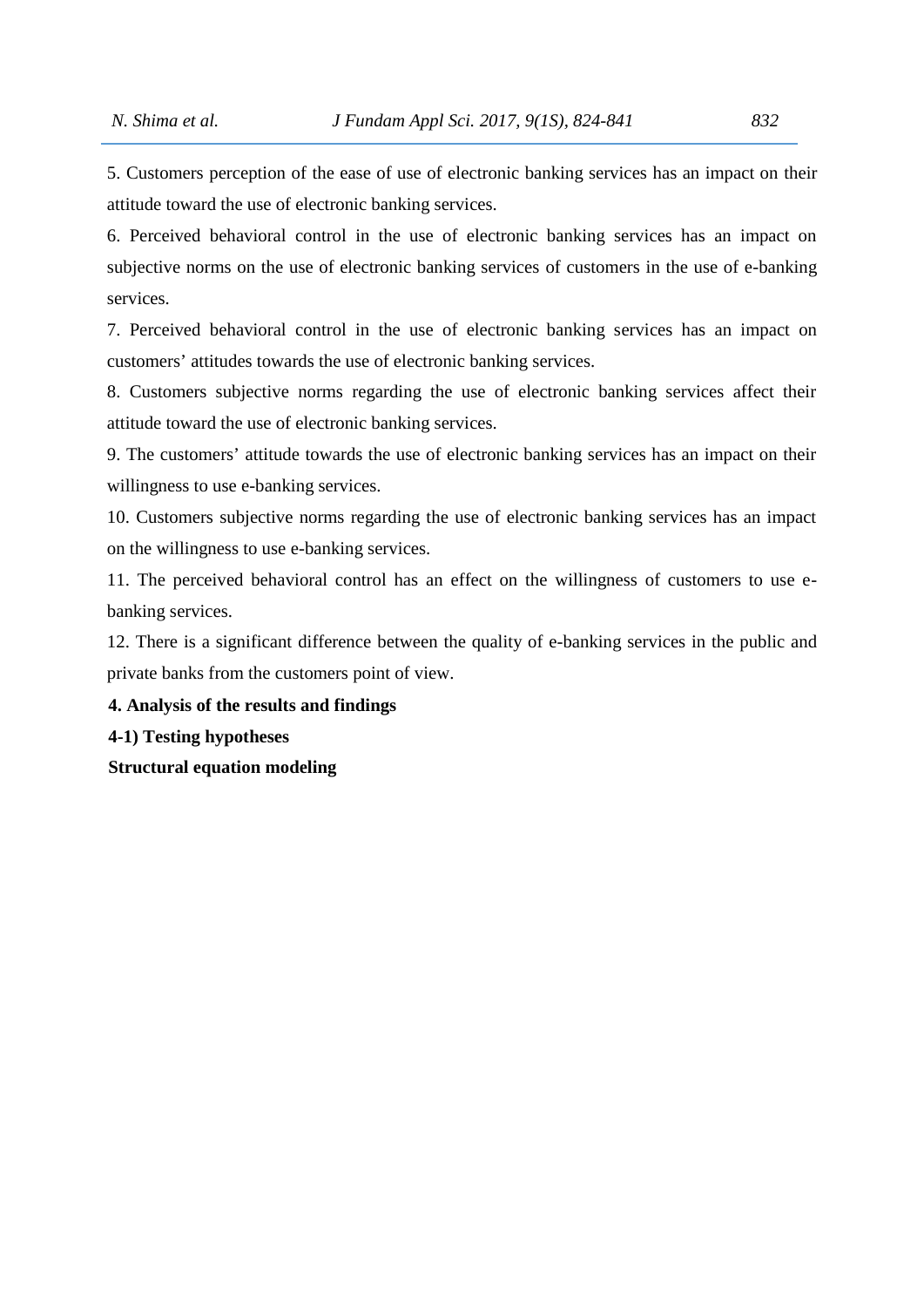

**Fig.2.** The final research model

Other research model values are shown in the table below:

|                                   | The          | standard | T     | The       | Significance | Result     |
|-----------------------------------|--------------|----------|-------|-----------|--------------|------------|
|                                   | standardized | error    | value | amount of | level        |            |
|                                   | value        |          |       | variance  |              |            |
|                                   |              |          |       | explained |              |            |
|                                   |              |          |       | $(R^2)$   |              |            |
| Quality<br>of<br>electronic<br>1. | 0.19         | 0.058    | 3.07  | 0.42      |              | Hypothesis |
| banking services has an impact    |              |          |       |           |              | confirmed  |
| the<br>willingness<br>of<br>on    |              |          |       |           | P<0.01       |            |
| customers to use electronic       |              |          |       |           |              |            |
| banking services.                 |              |          |       |           |              |            |
| Quality<br>of<br>2.<br>electronic | 0.51         | 0.029    | 9.09  | 0.27      | P<0.01       | Hypothesis |
| banking services has an impact    |              |          |       |           |              | confirmed  |

**Table 1.** Research model values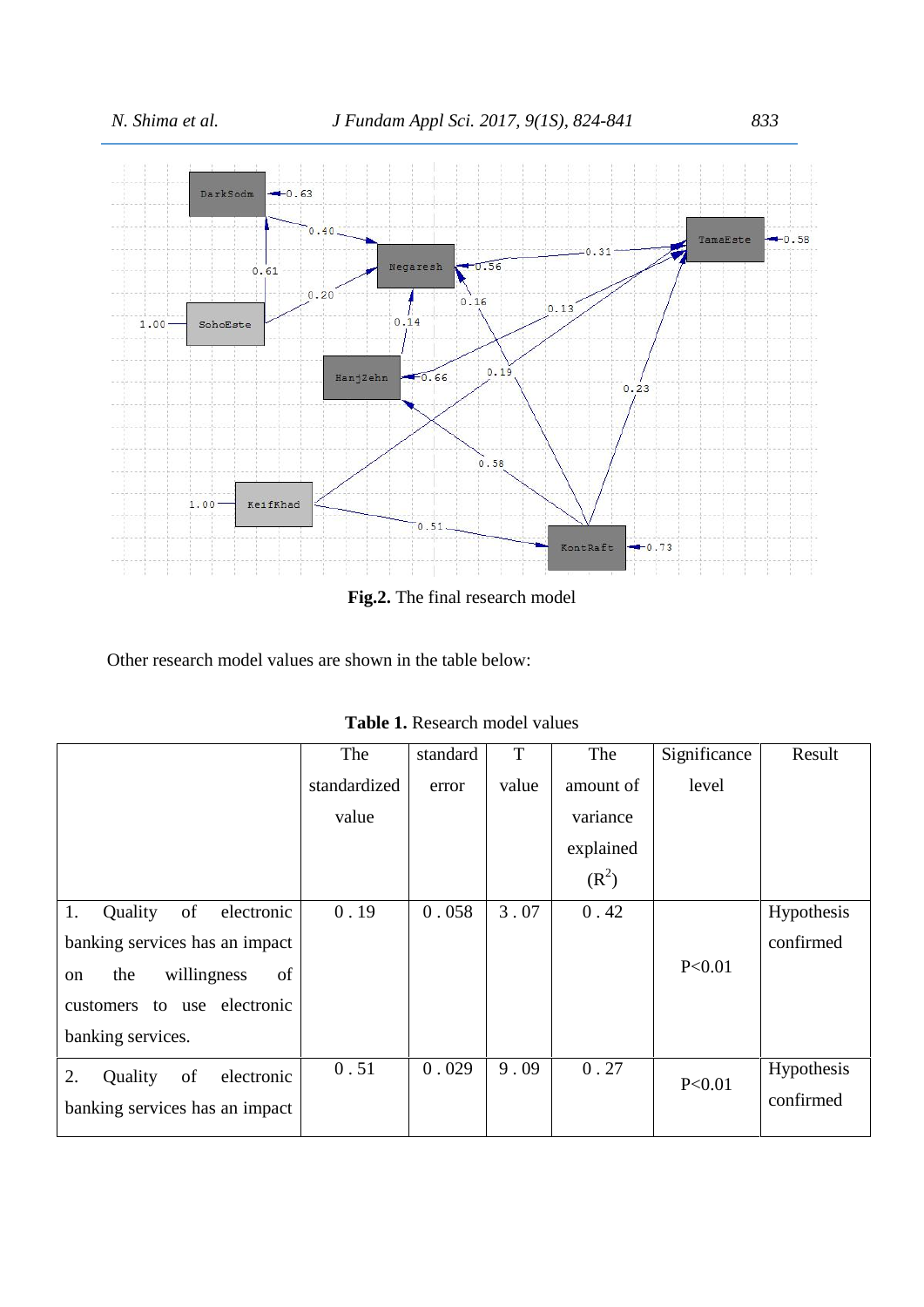# *N. Shima et al. J Fundam Appl Sci. 2017, 9(1S), 824-841 834*

| perceived<br>behavioral<br>on        |      |       |      |      |          |            |
|--------------------------------------|------|-------|------|------|----------|------------|
| control in the use of electronic     |      |       |      |      |          |            |
| banking services.                    |      |       |      |      |          |            |
| 3. Perception of the customers       | 0.61 | 0.11  | .71  | 0.37 |          | Hypothesis |
| of the ease of use of electronic     |      |       | 11   |      |          | confirmed  |
| banking services has an impact       |      |       |      |      | P < 0.01 |            |
| on perceived usefulness.             |      |       |      |      |          |            |
|                                      |      |       |      |      |          |            |
| Perceived<br>usefulness<br>in<br>4.  | 0.2  | 0.04  | 3.16 | 0.44 |          | Hypothesis |
| electronic banking services has      |      |       |      |      |          | confirmed  |
| impact<br>on<br>customer<br>an       |      |       |      |      | P < 0.01 |            |
| attitudes towards the use of         |      |       |      |      |          |            |
| electronic banking services.         |      |       |      |      |          |            |
|                                      |      |       |      |      |          |            |
| 5. Customers perception of the       | 0.4  | 0.088 | 6.45 | 0.44 |          | Hypothesis |
| of use of electronic<br>ease         |      |       |      |      |          | confirmed  |
| banking services has an impact       |      |       |      |      | P < 0.01 |            |
| on their attitude toward the use     |      |       |      |      |          |            |
| of electronic banking services.      |      |       |      |      |          |            |
|                                      |      |       |      |      |          |            |
| 6. Perceived behavioral control      | 0.58 | 0.054 | .75  | 0.34 |          | Hypothesis |
| of<br>electronic<br>the<br>use<br>1n |      |       | 10   |      |          | confirmed  |
| banking services has an impact       |      |       |      |      |          |            |
| on subjective norms on the use       |      |       |      |      | P<0.01   |            |
| of electronic banking services       |      |       |      |      |          |            |
| of customers in the use of e-        |      |       |      |      |          |            |
| banking services.                    |      |       |      |      |          |            |
| 7. Perceived behavioral control      | 0.16 | 0.079 | 2.55 | 0.44 |          | Hypothesis |
| of<br>electronic<br>the<br>use<br>in |      |       |      |      | P<0.05   | confirmed  |
| banking services has an impact       |      |       |      |      |          |            |
| customers'<br>attitudes<br>on        |      |       |      |      |          |            |
|                                      |      |       |      |      |          |            |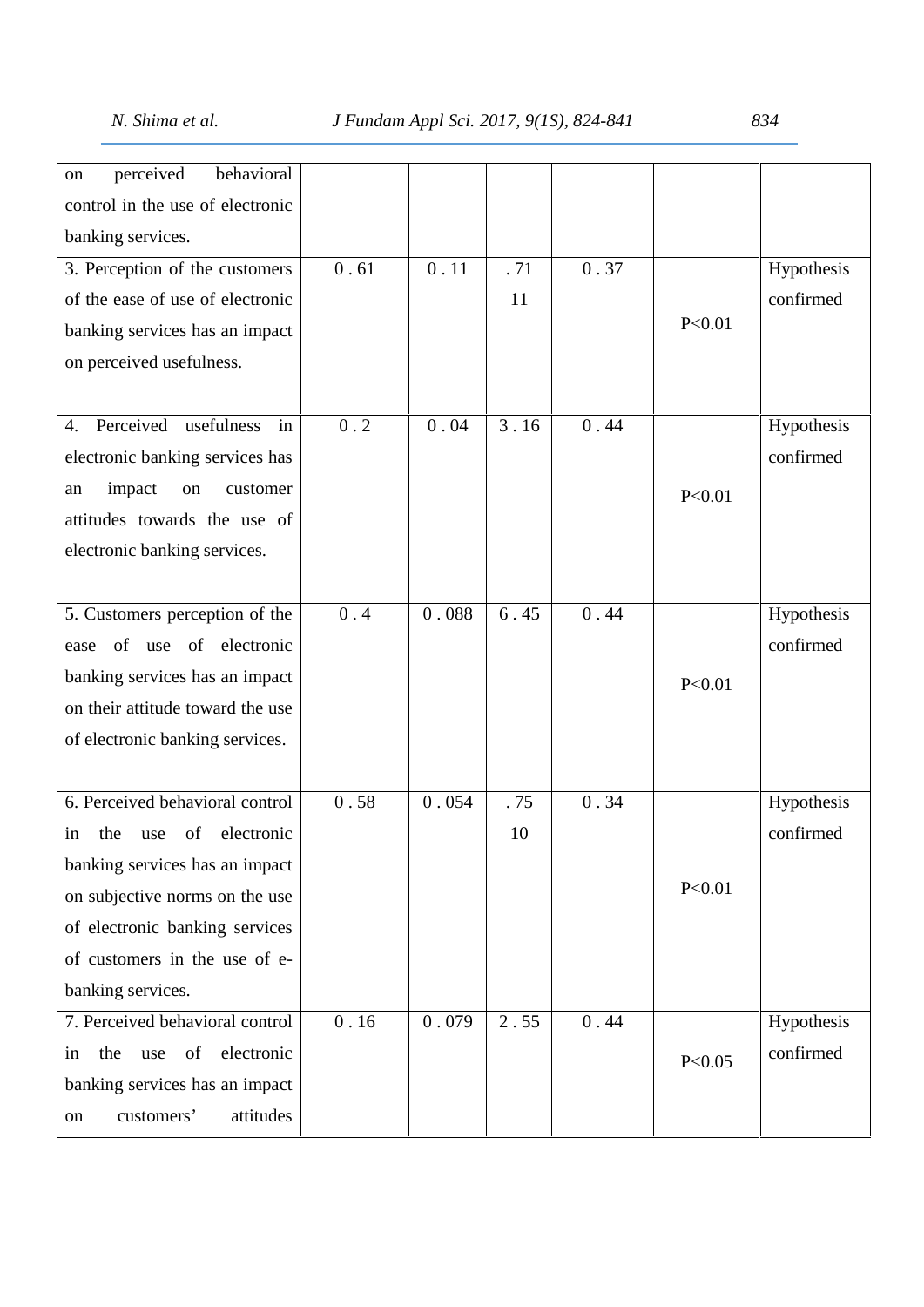# *N. Shima et al. J Fundam Appl Sci. 2017, 9(1S), 824-841 835*

| 0.14 | 0.076 | 2.25 | 0.44 | Hypothesis                               |
|------|-------|------|------|------------------------------------------|
|      |       |      |      | confirmed                                |
|      |       |      |      |                                          |
|      |       |      |      |                                          |
|      |       |      |      |                                          |
|      |       |      |      |                                          |
| 0.31 | 0.084 | 5.56 | 0.42 | Hypothesis                               |
|      |       |      |      | confirmed                                |
|      |       |      |      |                                          |
|      |       |      |      |                                          |
|      |       |      |      |                                          |
| 0.13 | 0.12  | 2.02 | 0.42 | Hypothesis                               |
|      |       |      |      | confirmed                                |
|      |       |      |      |                                          |
|      |       |      |      |                                          |
|      |       |      |      |                                          |
|      |       |      |      |                                          |
| 0.23 | 0.13  | 3.27 | 0.42 | Hypothesis                               |
|      |       |      |      | confirmed                                |
|      |       |      |      |                                          |
|      |       |      |      |                                          |
|      |       |      |      | P<0.05<br>P < 0.01<br>P<0.05<br>P < 0.01 |

Standard factor loading estimated values calculated using maximum likelihood method is shown in Figure 2. These values commonly called are used standard to estimate the latent variables scores in the analysis of SEM and these values are comparable values. In addition, the standard error estimates represent factor loading estimation of error where smaller values (close to zero) represent precise estimates and smaller confidence intervals.

T values derived by dividing factor loading to the standard error represent significance of estimation of factor loadings (significant different of factor loadings with zero). T values between 1.96 and -1.96 the lack of significance between latent variables. T values between 1.96 and 3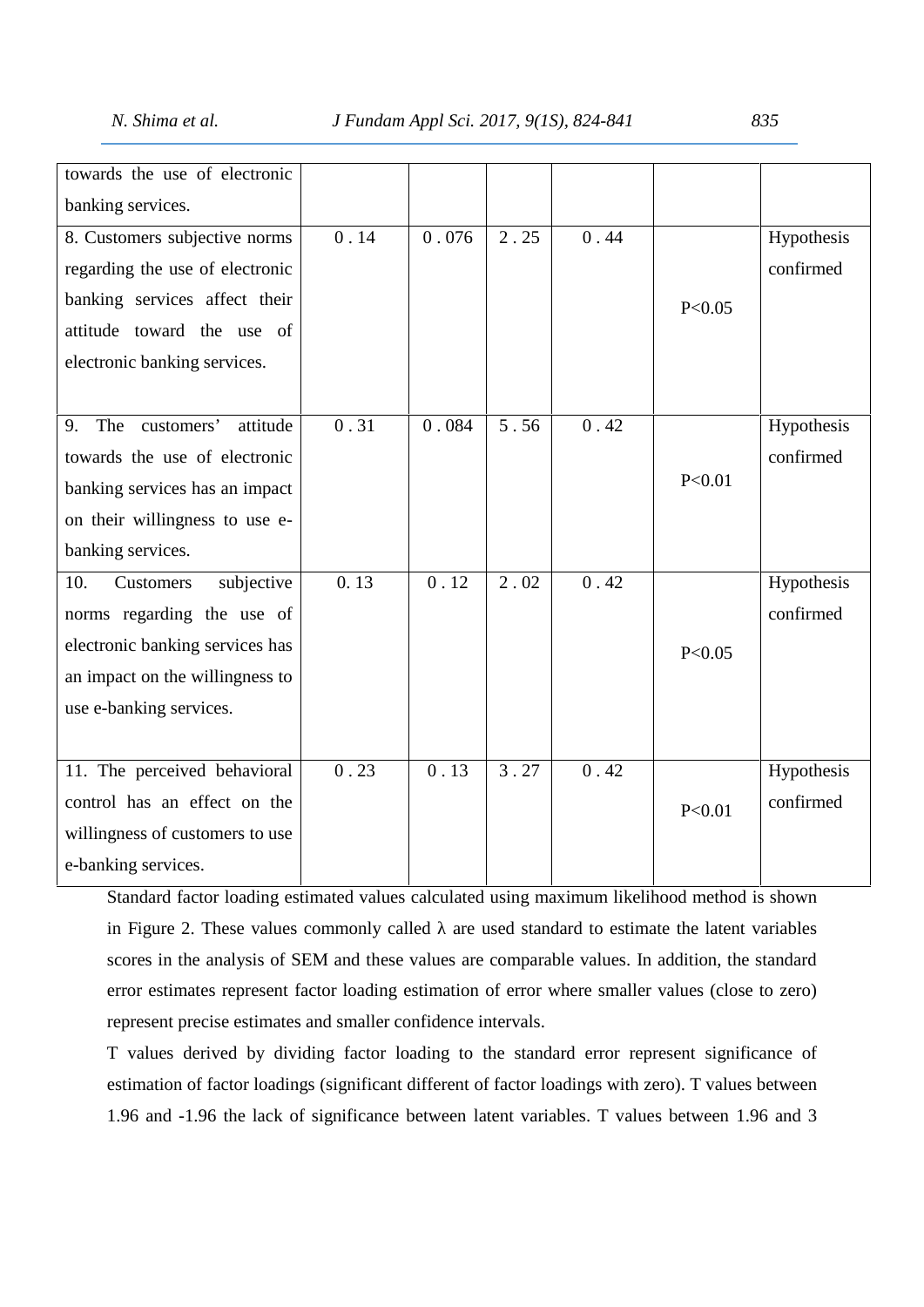show the significant effect of more than 95% confidence between latent variables. T values equal to or greater than 3 indicate a significant effect with more than 99%confidence between the latent variables. Therefore, as is seen in T column in the above table, the effects of variables on each other can be confirmed with more than 99% confidence.

# **4-2) Model fit:**

Model fit means that the variance-covariance matrix observed or variance-covariance matrix predicted by the model should have a value close to one another or so-called have fitness. As the values in the matrix are close to each other, model estimations can be trusted when it has enough fit.

| Index              | Accepted range       | t value | Result         |  |
|--------------------|----------------------|---------|----------------|--|
| $X^2/df^1$         | $\leq$ 3 X2/df       | 2.96    | Model approved |  |
| RMSEA <sup>2</sup> | <b>RMSEA&lt;0.09</b> | 0.000   | Model approved |  |
| GFI <sup>3</sup>   | GFJ>0.9              | 0.94    | Model approved |  |
| CFI <sup>4</sup>   | CFI>0.90             | 0.93    | Model approved |  |
| IFI <sup>5</sup>   | IFJ>0.90             | 0.94    | Model approved |  |

| <b>Table 2.</b> Final model fit indices |  |
|-----------------------------------------|--|
|-----------------------------------------|--|

All fit indicators used show that the model has good fit. Thus, we conclude that the model has a high ability to measure the main variable**.**

### **4-4) Suggestions based on the results of hypothesis testing:**

- Suggestions based on the results of the first and second hypotheses: The results showed that the perception of quality of banking services has a direct effect on perceived behavioral control and tendency to use it. Thus, according to electronic banking aims, to reduce the in person reference of people in the bank, the banking system officials should be involved in enhancing the quality of electronic services to increase customers' interest to use e-banking systems. In order to improve the quality of electronic services, the following suggestions are offered:

<sup>&</sup>lt;sup>1</sup>Chi square divided to degree of freedom

<sup>2</sup> Root mean square error of approximation

<sup>&</sup>lt;sup>3</sup> Goodness of fit index

<sup>4</sup> Comperation fit index

 $<sup>5</sup>$  Inceremental fit index</sup>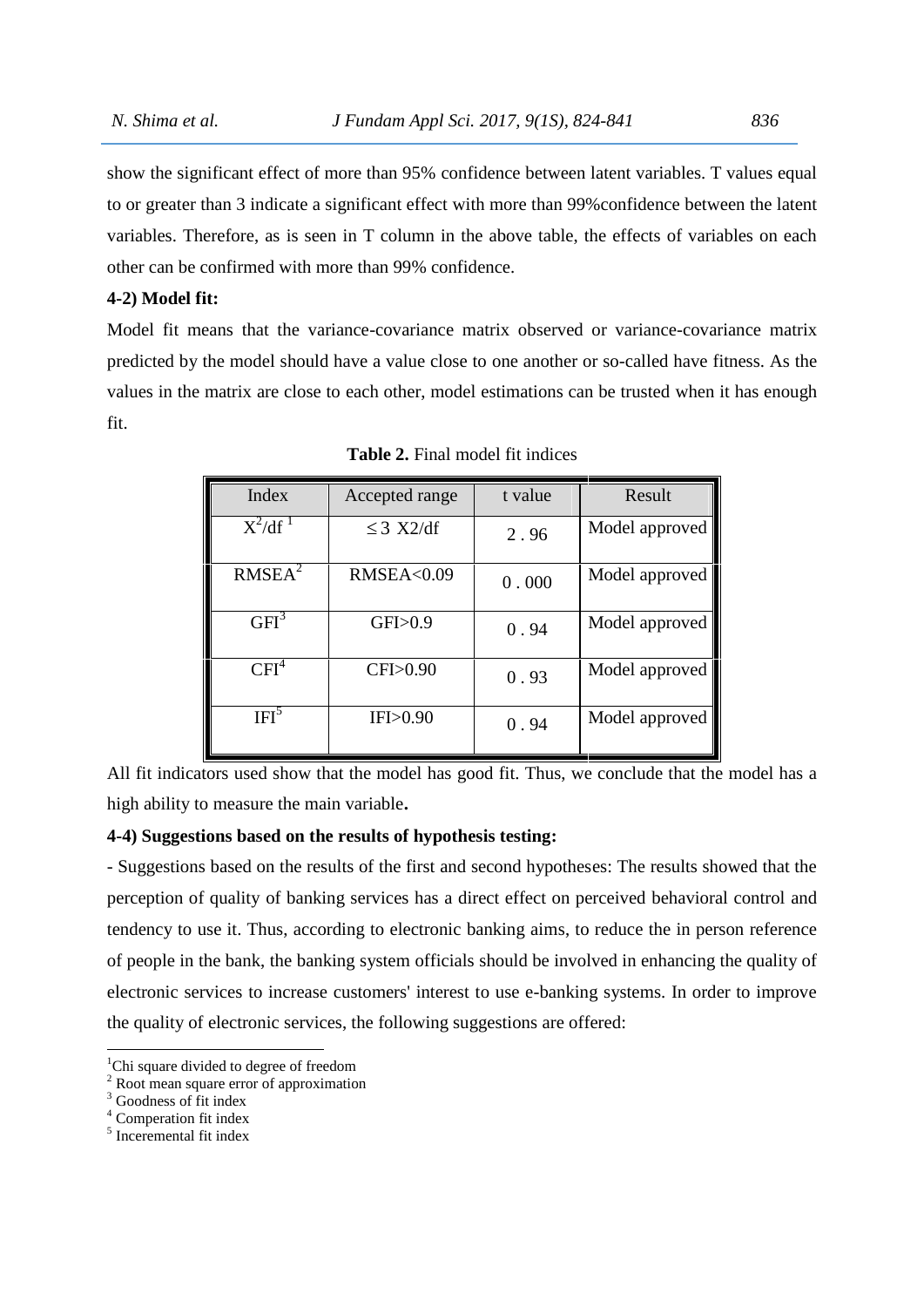- By understanding rush hours of customer visit to branches, Bank, ATM, etc., system according to the needs of the customers should be provided.

- Suitable communication systems should be developed to enhance the speed and efficiency of the systems.

- Recommendations based on the results of the third and fifth hypothesis: Due to the effect of perceived ease of use on the usefulness and attitude, it is recommended:

- Options in the banking system should have the necessary clarity, so that customers with any level of education and age can use it easily.

- Applied training on how to use by customers through radio and television and other media available for more serious.

- Recommendations according to fourth hypothesis: this hypothesis examined the impact of perceived usefulness in the use of electronic banking services on customer attitudes towards the use of electronic banking services and confirmed. Therefore, it is suggested that the advantage of this approach is underlined and trained. The advantages are as follows:

- The cost and time affectivity compared to other methods

- Reducing errors banking transactions errors

- Recommendations based on the results of the sixth hypothesis: this hypothesis shows the effect of controlling behavior on subjective norm, so in order to create the appropriate mental norm in relation to electronic banking services one can improve perceived behavioral control. Therefore, in this regard, the following suggestions are offered:

- Standardization of banking software for easier communication between electronic banking systems

- For quick access to customer account information, in the dissemination of information use the means available to them.

- Recommendations based on the results of the seventh hypothesis:

This hypothesis has studied the effect of perceived behavioral control on subjective norms. Due to the significant impact, it is suggested that the advantages of this method, including easy learning to work with e-banking even alone, increased control through this account be emphasized.

- Training how to use this method in advertising.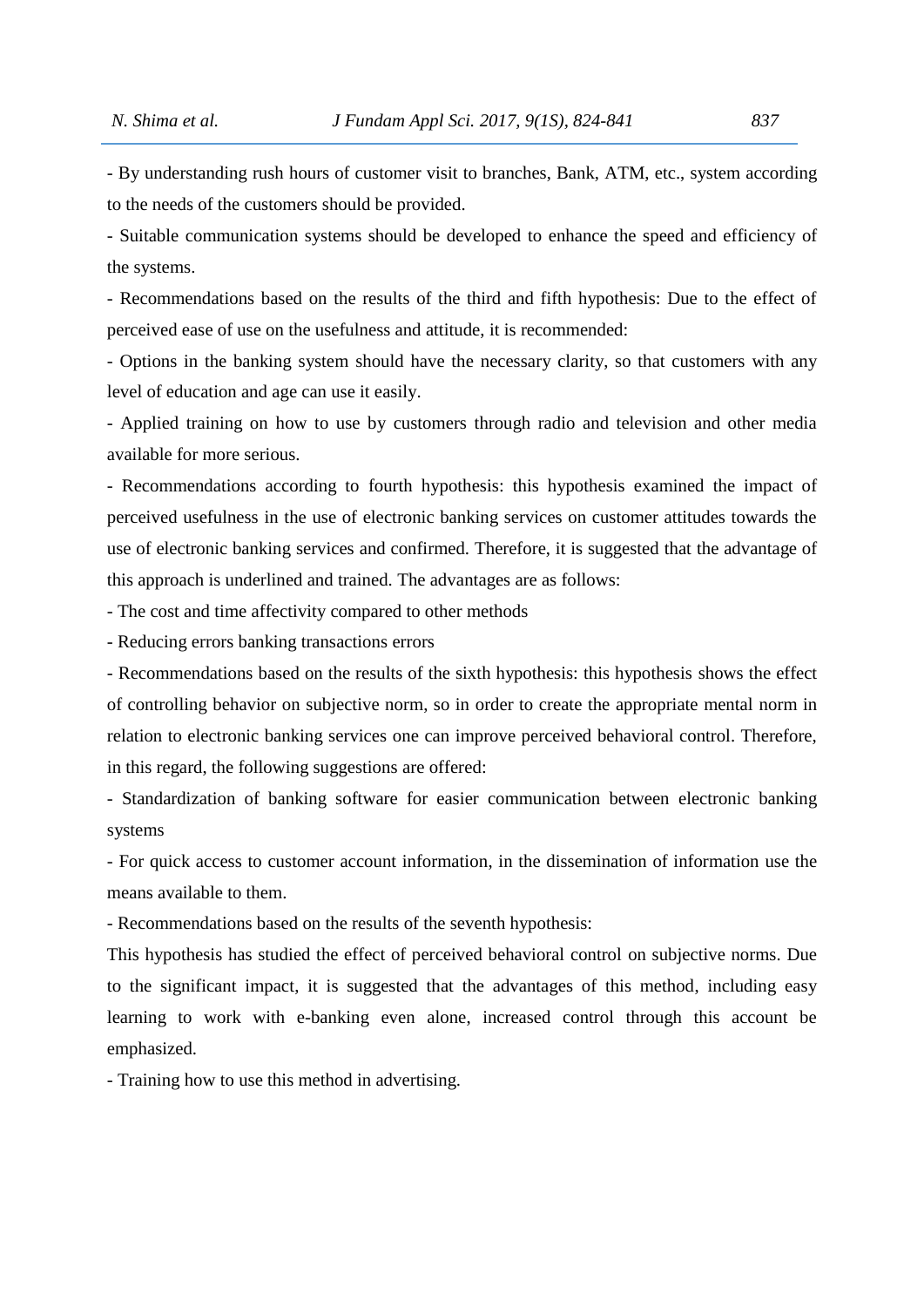- Recommendations based on the results of the eighth and tenth hypothesis: these hypotheses, respectively, show positive effect of subjective norm on the attitude and willingness to use. Thus, in order to improve attitudes towards the use of banking services and increase the willingness of customers to use this service, the following is suggested:

- Use of modern banking culture through TV and advertising programs

- Creating programs that professionals and experts explain the advantages and disadvantages of electronic banking for customers.

- Recommendations based on the results of the ninth hypothesis:

With regard to the impact of attitude of customers on the willingness to use the service, it is suggested that advantages such as speed in transactions and banking operations, increased controls on finance, banking and accounts and the services provided be made clearer by training and more emphasis be placed on them.

Recommendations according to the eleventh hypothesis:

This hypothesis has investigated the relationship between perceived behavioral controls on the willingness of customers to use electronic banking services and has been confirmed. Therefore, it is recommended that the following actions be made.

Designing applications with simple features so that the users work autonomously

Providing the necessary training for customers to use e-banking services

### **5. CONCLUSION**

With the rapid development of information and communication technology, traditional methods of providing banking services have been questioned and the necessity of revising and re-planing work processes in the banking industry is felt more than ever. Reduction in costs and customer satisfaction are as of the benefits that have led the banks to make massive investments in infrastructure and expansion of their electronic banking and consider applying it as one of the important strategies. The aim of this study was to investigate factors affecting the willingness to use e-banking: the integration of TAM and TPB models with electronic service quality.

The results showed that the quality of banking services and perceived behavioral control have significant impact on the willingness of customers to use e-banking services. Electronic banking service quality has had significant effect on perceived behavioral control in the use of electronic banking services. Perceived behavior control in the use of electronic banking services has had a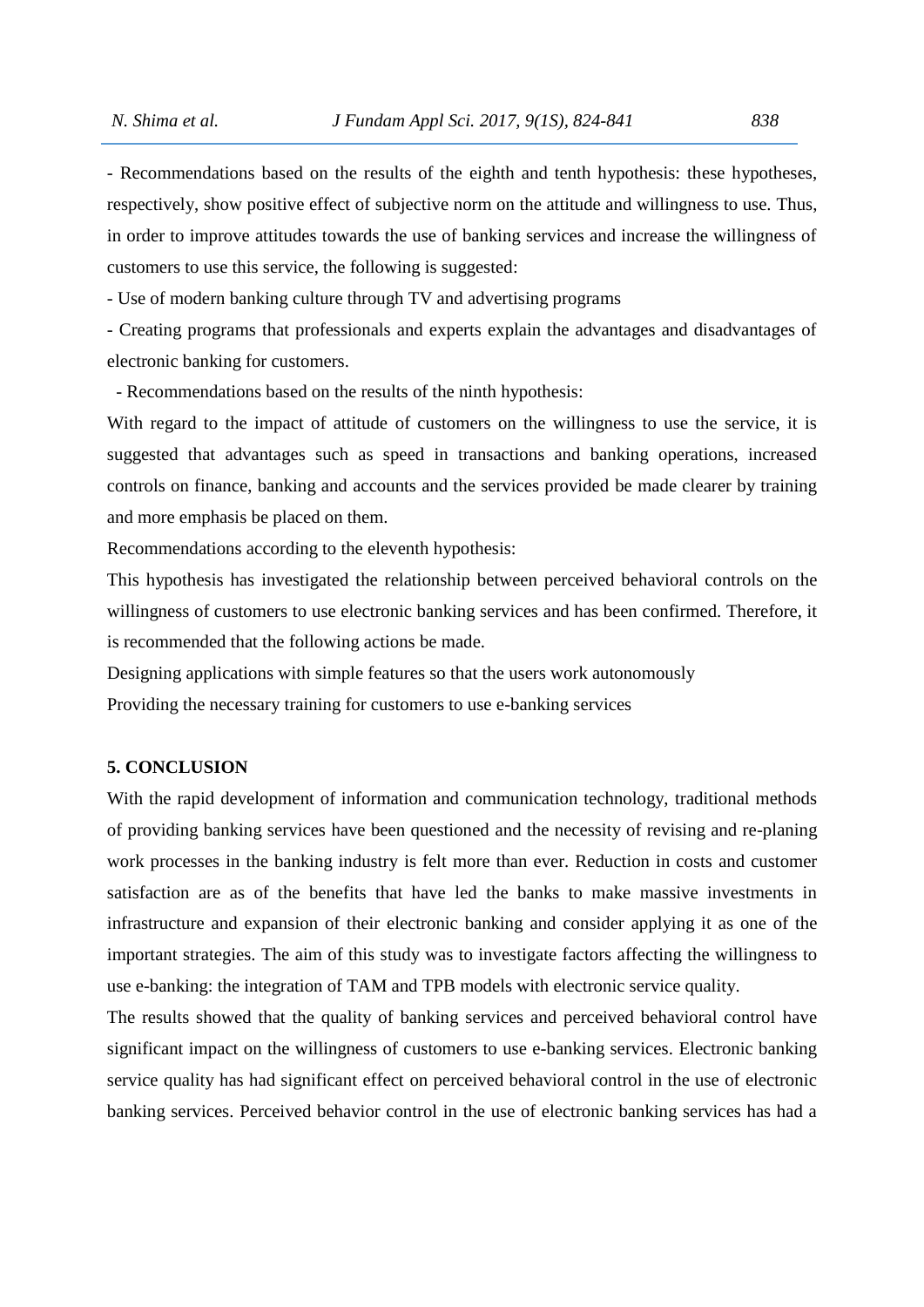significant effect on subjective norms and attitudes of customers. Customers' understanding of the ease of use of e-banking systems has a significant impact on perceived usefulness and their attitude had.

Perceived usefulness in the use of e-banking services and subjective norms of the customers have a significant impact on customer attitudes, and finally customer's attitudes and subjective norms have a significant impact on their willingness to use e-banking services.

Given the importance of electronic banking as a new and growing technological field that is in progress with high speed and that it has not been welcomed by customers as it should, and taking into account the results of this study and similar studies that showed that people are more likely to refer to the bank for banking operations, the following topics are proposed for research in this area:

- Examining the Role of the media in encouraging customers to use e-banking services

- Identifying and prioritizing the factors affecting the quality of electronic services from banks customers' perspective

- Identifying and ranking the factors that lead to the reluctance of customers to use e-banking services.

# **6. REFERENCES**

- Bemanian, M.R. Ghofrani, S. Bemanian, R. (2011) "Evaluation of Factors Affecting the Adoption of e-services using integrated information technology acceptance model (TAM) and theory of planned behavior (TPB) and Trust", case study: Electronics offices in Tehran, urban management, No. 29150-132.

- Dejpasand, F. Rasolinejad, E. (2009) "Introduction to the Basics of Ecommerce," Hamedan, Noure Elm Publications.

- Seyyed Javadein, S.R. Yazdani, Sh. (2005) "Reviewing factors affecting the intended customer use of online banking services (Case Study: Saman Bank)", Knowledge Management, Issue 7, 61-45.

- Shahroudi, K. Sayad Azeri, S. (2010) "Evaluation of Factors Affecting the Adoption of Internet Banking customers in Gilan province banks using models integrating TAM and TPB", the bank's marketing articles.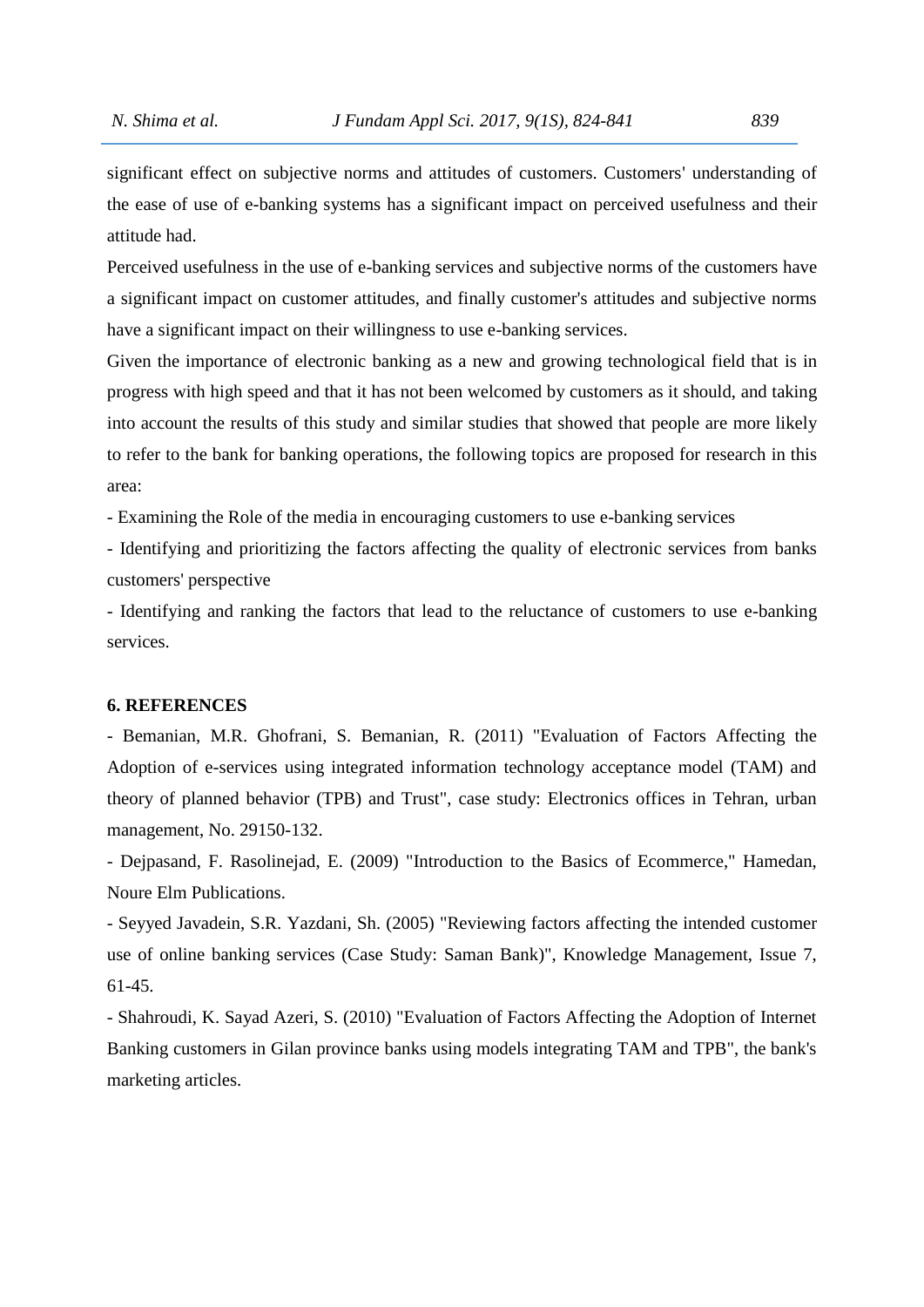- Sheikhani, S. (1999) "electronic banking and its strategies in Iran," Tehran, Monetary and Banking Research Institute.

- Fatemi Ardakani, S.V.A. (2005) "E banking and its impact on the process of implementation of electronic banking Bank: Internet bank", Proceedings of the National Conference on e commerce, Tehran, Department of Planning Economic Affairs Ministry of Commerce.

- Hadizadeh, Moghaddam, A. Shahedi K. (2008) "A comparative study of the quality of banking services, public and private banking", a study Humanities and Social Sciences Management, Issue 4, 146-125.

- Yaghoubi, N.M. Shakeri, R. (2008) comparative analysis technology adoption models with an emphasis on Internet Banking, Journal of Management Sciences in Iran, Issue 11, 44-21.

-Alajmi,khaled(2011) " participatory action research : an exploration of electronic banking adoption in Saudi Arabic " ,Doctoral dissertation.

-Aronsohn,Marcus(2006)"E-Banking&service quality on line",Master thesis,Lounduniversity,Helsingborg.

-Dai,Lei,Huang,Lihua,Yi,Yuandong(2005)"How B2C service quality influences website continuance " ,pp.1375-1381.

-Gamal Aboelmaged,Mohamed,Gebba,Tarek R(2013)"Mobile Banking Adoption: An Examination of TechnologyAcceptance Model and Theory of Planned Behavior" , International Journal of Business Research and Development ISSN 1929 0977 | Vol. 2 No. 1, pp. 35–50.

-Joseph,M,Stone,G(2003)"an empirical evaluation of US bank customer perceptions of the impact of technology on service delivery in the banking sector", international journal of retail  $\&$ distribution management,vol.31,No.4,pp.190-202.

-Katono,Isaac Wasswa(2011)"student evaluation of e-service quality criteria in Uganda : the case of automation teller machines",international journal of emerging markets,vol.6,No.3,pp.200-216.

-Lee,Ming-chi(2009) " factors influencing the adoption of internet banking : an integration of TAM & TPB with perceived risk & perceived benefit " ,electronic commerce research & application ,No.8,pp.130-141.